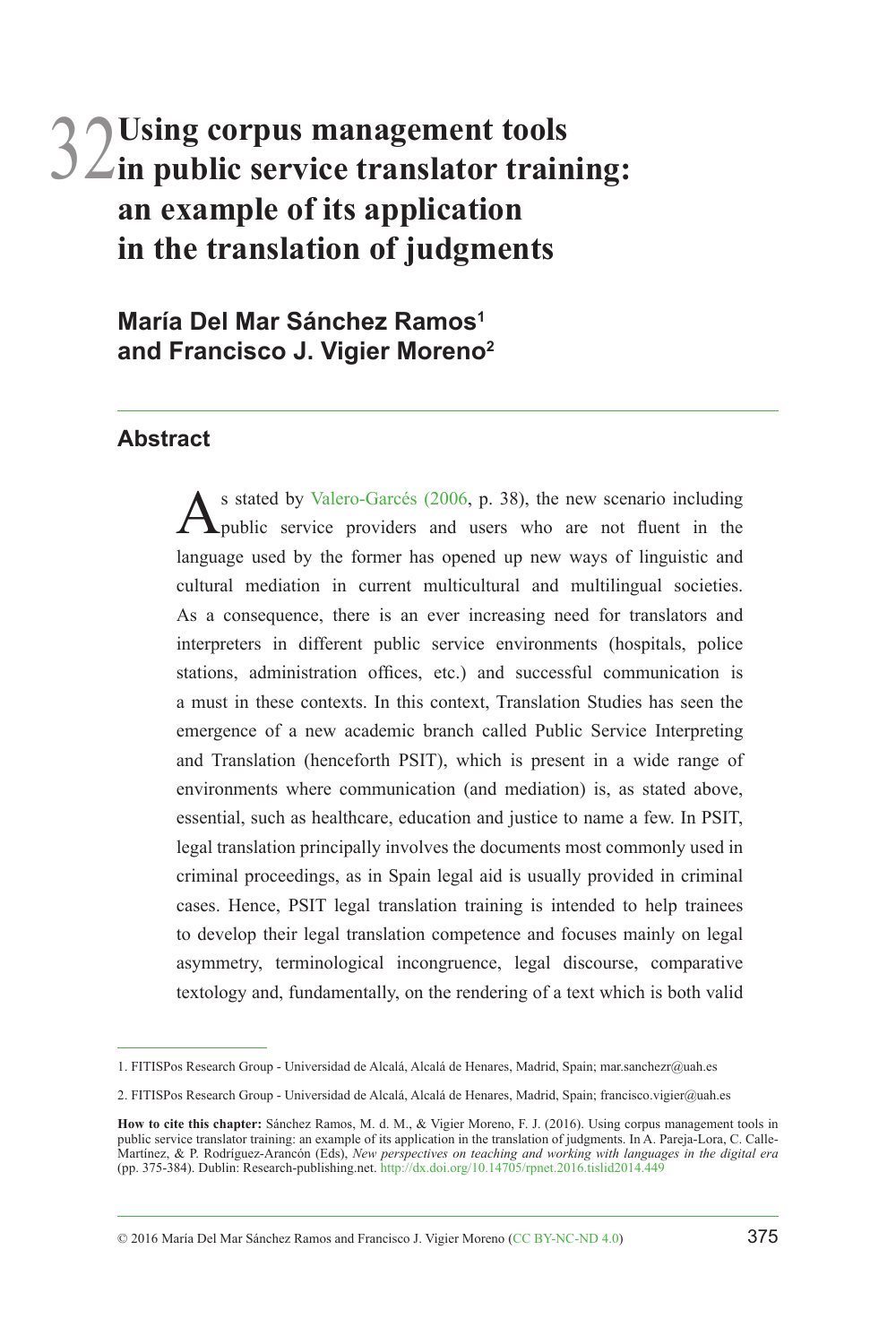in legal terms and comprehensible to the final reader ([Prieto, 2011](#page-8-0), pp. 12- 13). Our paper highlights how corpus management tools can be utilised in the translation of judgments within criminal proceedings in order to develop trainees' technological competence and to help them to acquire expertise in this specific language domain. We describe how monolingual virtual corpora and concordance software can be used as tools for translator training within a PSIT syllabus to engender a better understanding of specialised text types as well as phraseological and terminological information.

**Keywords: legal translation, specialised corpora, concordance programs.**

#### **1. Legal translation training in PSIT training**

The ever-increasing mobility of people across boundaries, be it for economic, political or educational reasons, has led to the creation of multilingual and multicultural societies where the need for language and cultural mediation is also ever growing. Even if this is a worldwide phenomenon, it is most conspicuous in countries which have been traditionally considered as countries of emigration and have become countries of immigration in the last 20 years, thus evolving into complex multilingual and multicultural societies. This is also the case of Spain, a country where the high influx of immigrants and tourists poses challenges which require adequate responses to ensure a balanced coexistence [\(Valero-Garcés, 2006](#page-9-0), p. 36). This need for translators and interpreters is even greater in public services like schools, hospitals, police stations, courts… where users who do not command the official language of the institution must be catered for up to the point where it has fostered the creation of a new professional activity and, subsequently, a new academic branch within Translation Studies, commonly referred to as PSIT. Hence, PSIT has a very wide scope, including healthcare, educational, administrative and legal settings. PSIT legal translation is mostly concerned with the documents which are most commonly used in criminal proceedings, such as summonses, indictments and judgments; probably because it is in criminal cases that legal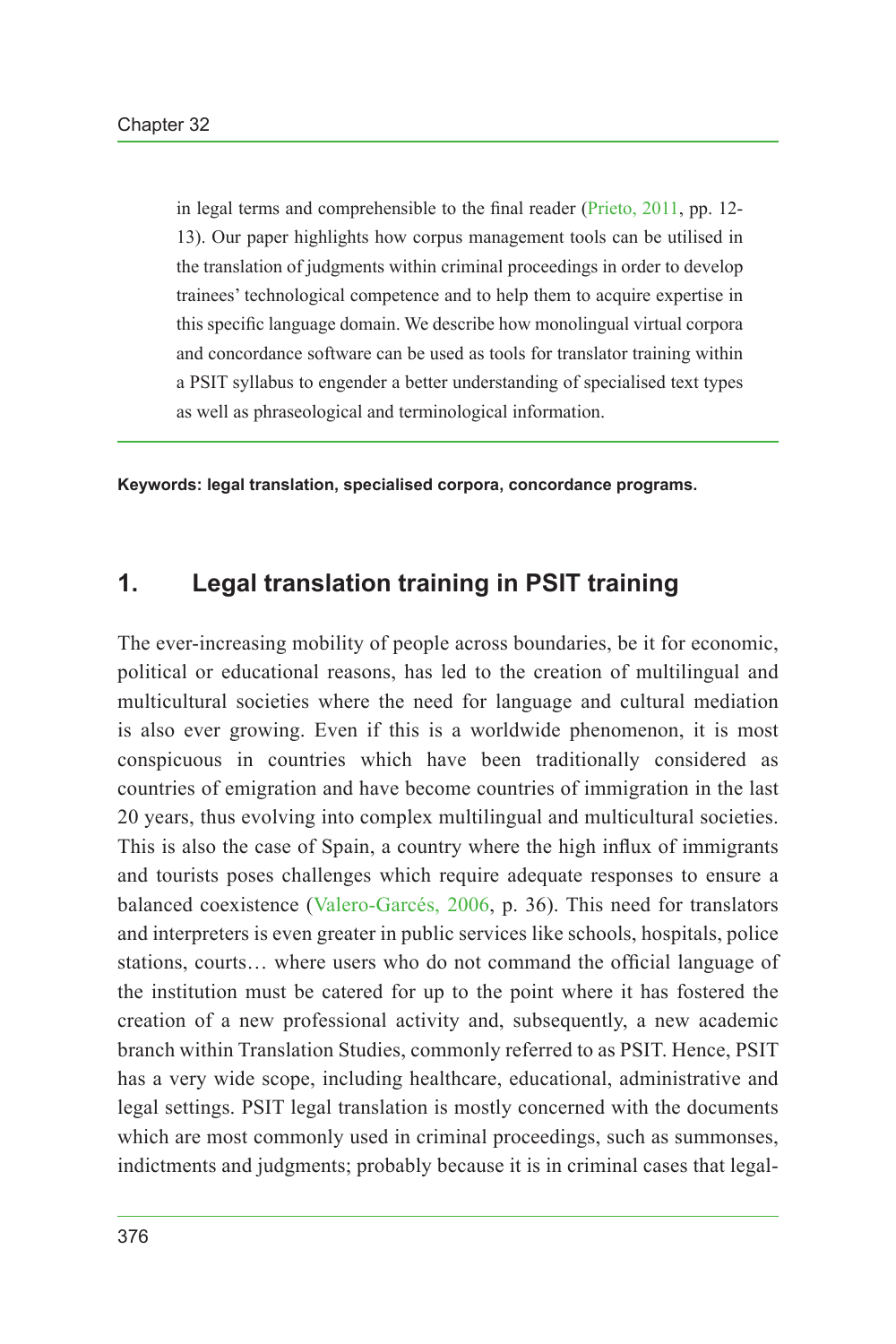aid translation and interpreting services are provided ([Aldea, Arróniz, Ortega,](#page-7-0) [& Plaza, 2004,](#page-7-0) p. 89).

In an attempt to provide the education required in competent professionals, the University of Alcalá offers a program specifically designed for PSIT training, namely a Master's Degree in Intercultural Communication, Public Service Interpreting and Translation, which is part of the European Commission's European Master's in Translation network. This programme, which is offered in a wide variety of language pairs including English-Spanish, comprises a specific module on legal and administrative translation into both working languages. In line with the so-called competence-based training ([Hurtado, 2007\)](#page-8-1), this module is mainly intended to equip the students with the skills, abilities, knowledge and values required in a competent translator of legal texts. Based on previous multicomponent models and his own professional practice as a legal translator, [Prieto \(2011,](#page-8-0) pp. 11-13) offers a very interesting model for legal translation competence which encompasses the following sub-competences: (1) strategic or methodological competence (which controls the application of all other subcompetences and includes, among others, the identification of translation problems and implementation of translation strategies and procedures); (2) communicative and textual competence (linguistic knowledge, including variants, registers and genre conventions); (3) thematic and cultural competence (including but not limited to knowledge of law and awareness of legal asymmetry between source and target legal systems); (4) instrumental competence (documentation and technology); and (5) interpersonal and professional competence (for instance, teamwork and ethics). According to our experience in PSIT legal translation training, it is precisely in communicative and textual competence (especially as regards terminological and phraseological use of legal discourse in the target language) that many of our trainees show weaknesses, chiefly when translating into their non-mother tongue (in our case, English). As we firmly agree with the view that "being able to translate highly specialised documents is becoming less a question of knowledge and more one of having the right tools" ([Martin,](#page-8-2) [2011](#page-8-2), p. 5) and that we must ensure that our students "move beyond their passive knowledge of basic legal phraseology and terminology and take a more proactive stance in the development of their legal language proficiency" ([Monzó, 2008,](#page-8-3)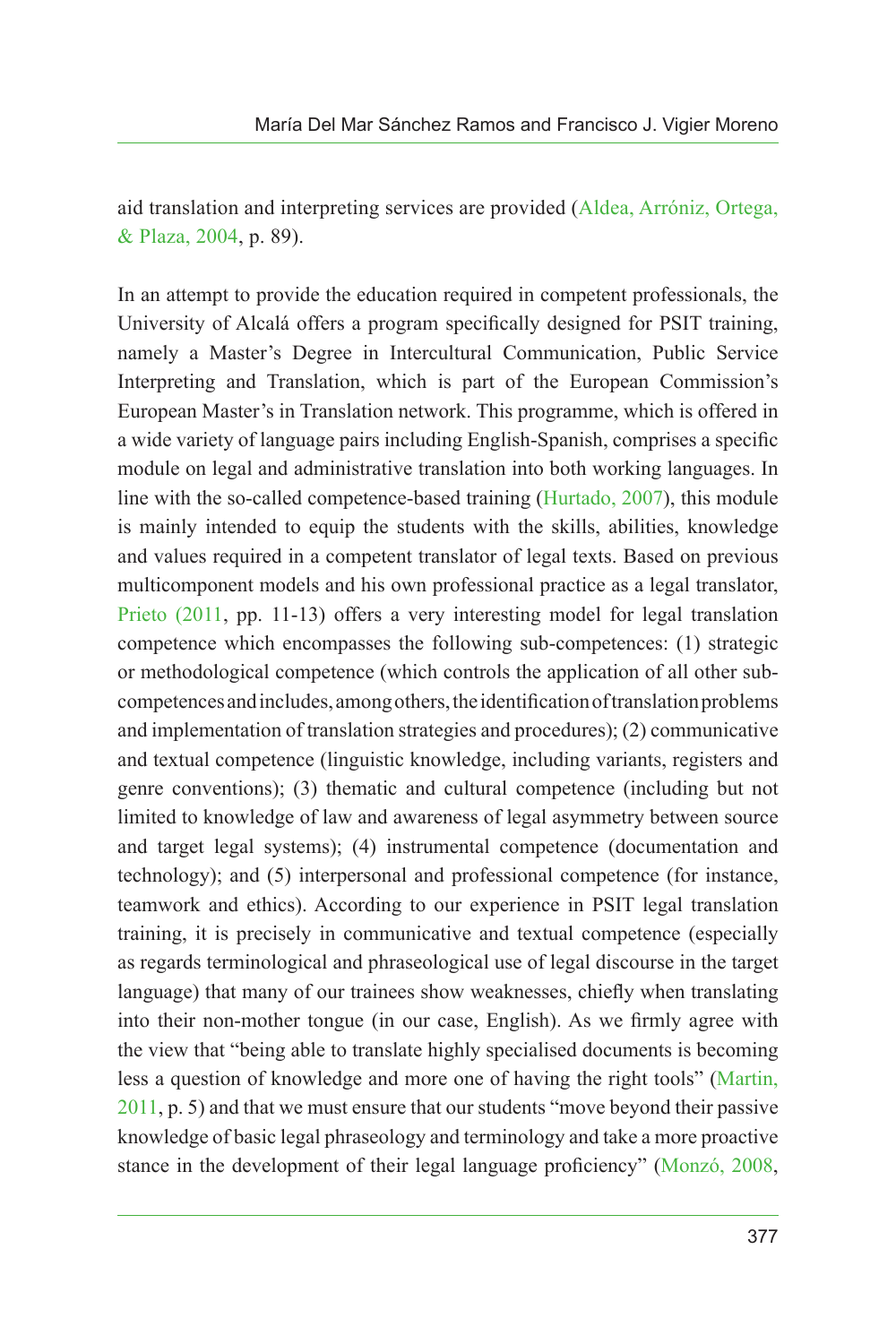p. 224), we designed the activity explained below to make our students aware of the usefulness of computer tools when applied to legal translation to overcome many of the shortcomings they face when translating legal texts.

## **2. Corpora in PSIT training**

The pedagogical implications of using corpora in specialised translator training have been shown by various researchers [\(Bowker & Pearson, 2002,](#page-8-4) p. 10; [Corpas & Seghiri, 2009](#page-8-5), p. 102; [Lee & Swales, 2006,](#page-8-6) p. 74), and also specifically in legal translator training ([Biel, 2010](#page-7-1); [Monzó, 2008\)](#page-8-3). Some of the main advantages identified are related to the development of instrumental sub-competence ([PACTE Group, 2003](#page-8-7), p. 53), or so-called information mining competence [\(EMT Expert Group, 2009\)](#page-8-8). The need to know and use different electronic corpora and concordancing tools is also illustrated by [Rodríguez](#page-9-1) [\(2010\)](#page-9-1), who identifies a further sub-competence within the instrumental subcompetence of the PACTE model, namely "the ability to meet a number of learning outcomes: identifying the principles that lie at the basis of the use of corpora; creating corpora; using corpus-related software; and solving translation problems by using corpora" (p. 253).

Development of instrumental competence, including the use of documentation sources and electronic tools, is particularly relevant in PSIT, where translators need to manage different information sources in order to acquire sufficient understanding of the subject of a text and thus enable the accurate transfer of information. Given the importance of documentation in PSIT training to ensure production of a functionally adequate and acceptable target language text, we designed an activity focused on compiling and analysing monolingual virtual corpora to translate judgments issued in criminal proceedings. A virtual corpus is a collection of texts developed from electronic resources by the translator and compiled "for the sole purpose of providing information – either factual, linguistic or field-specific – for use in completing a translation task ([Sánchez,](#page-9-2) [2009,](#page-9-2) p. 115). The compilation process would also help to develop our translation trainees' technical skills.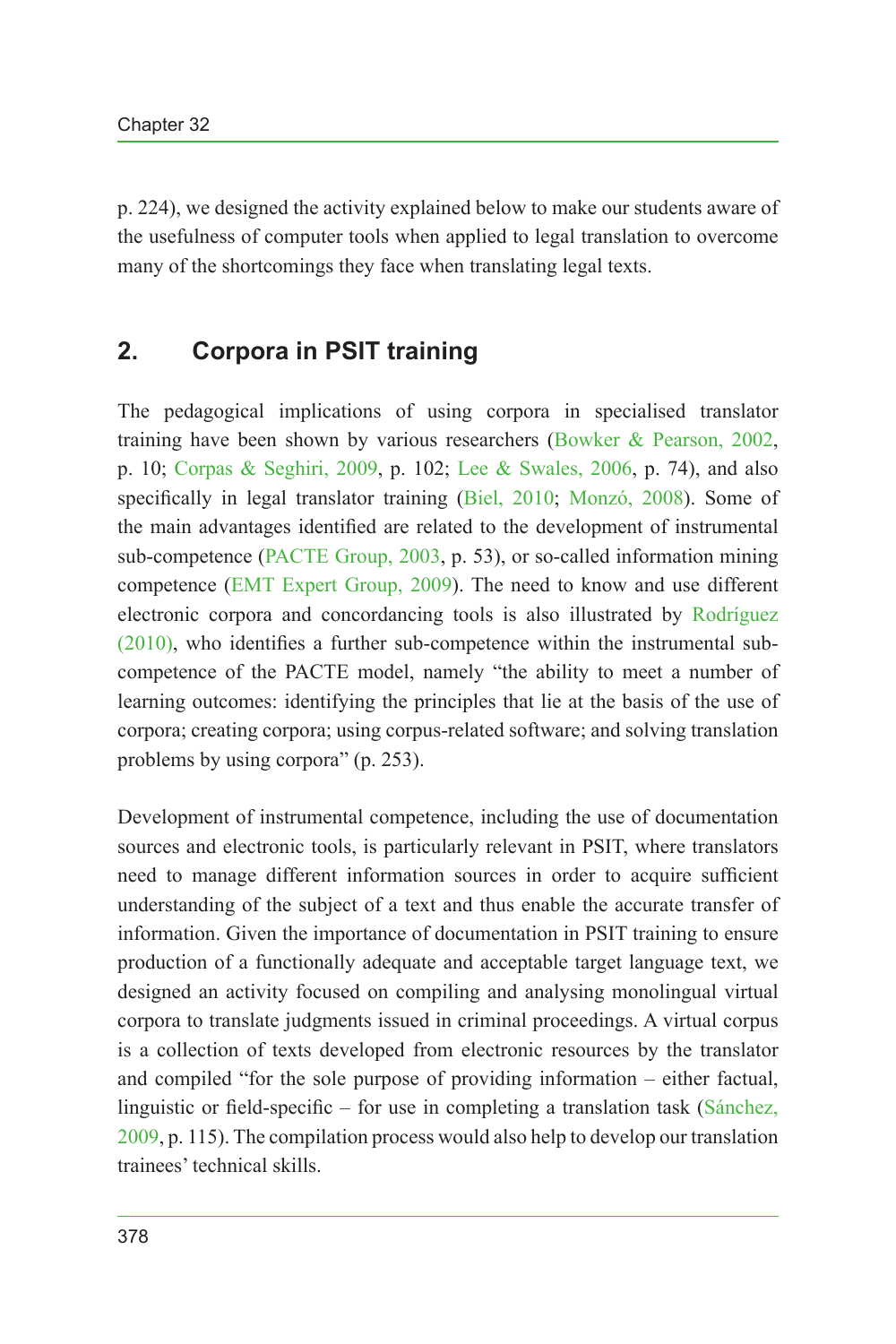Of the different major corpus types [\(Bernardini, Stewart, & Zanettin, 2003](#page-7-2), p. 6), we found monolingual corpora especially useful for our task as the students needed to compile a corpus containing texts produced in the target language. The final monolingual corpus would thus provide them with information about idiomatic use of specific terms, collocations, and other syntactic and genre conventions of the legal language.

Our students attended two training sessions of six hours in total. In the first session, they were introduced to the main theoretical concepts in Corpus-based Translation Studies, the main documentation resources for PSIT (lexicographical databases, specialised lexicographical resources and specialised portals) and different word search strategies needed to take advantage of search engines and Boolean operators. In the second session, they learned the differences between the so-called *Web for Corpus* (WfC) and *Web as Corpus* (WaC) approaches and were shown how to use retrieval information software, such as *SketchEngine* and *AntConc*. They also learned the basic functions of both software programs (generating and sorting concordancing, identifying language patterns, retrieving collocations and collocation clusters, etc.). After this training session, the students were each asked to compile a monolingual corpus (British English) as part of the module on Legal Translation, to translate a judgment issued in Spanish criminal proceedings into English. They were also asked to investigate genre and lexical conventions and to use their ad hoc corpus to solve terminological and phraseological problems when translating.

# **3. Compiling an ad hoc corpus in PSIT**

The need for an initial determination of criteria for selection and inclusion is the starting point when designing and compiling a corpus. Our methodology was divided into three stages: source-text documentation, the compilation process and corpus analysis. In the first stage, we encouraged our students to read texts similar to the source text (in this case, a judgment passed by Spain's Supreme Court), which we provided to help them learn about the nature of this type of text and to familiarise them with the main linguistic and genre conventions. In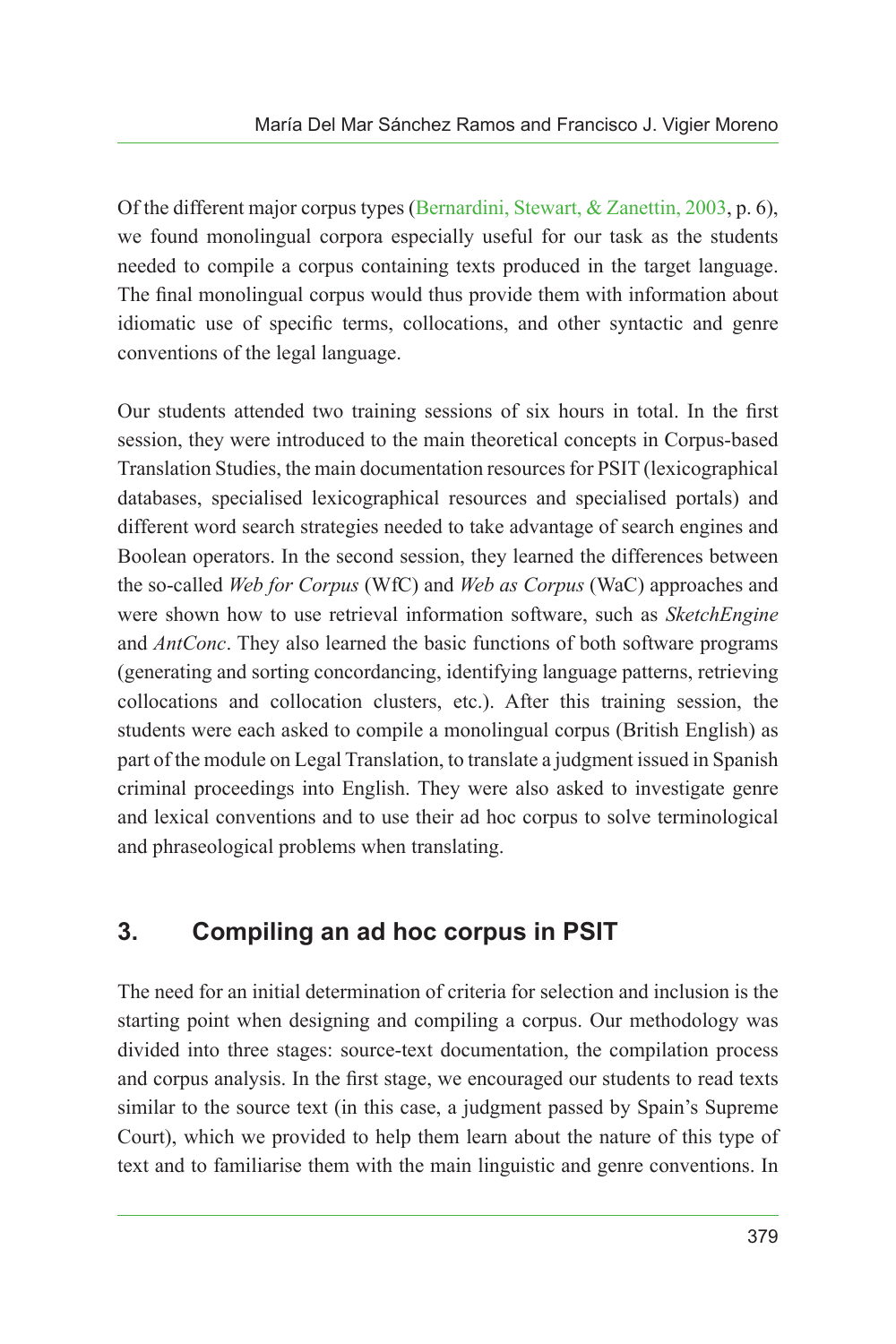the second stage, the students needed to be able to locate different Internet-based texts to be included in their own corpus. To do so, they needed to put into practice what they had learned about Boolean operators in previous sessions, that is, to search for information using keywords (e.g. 'appeal', 'constitutional rights', 'presumption of innocence'). It is of paramount importance at this stage to use very precise keywords – *seed words* – as filters, in order to exclude irrelevant information or 'noise'. Institutional web pages, such as that of the British and Irish Legal Information Institute (BAILII), can be used to download and save complete texts, namely UK Supreme Court's judgments. Students were also encouraged to use free software (i.e. *HTTrack*, *GNU Wget* or *Jdownloader*) so that they could automate the downloading process. As previously stated, "[o]nce the documents had been found and downloaded, the texts had to be converted to .txt files in order to be processed by corpus analysis software [like *AntConc*]. This task is especially necessary in the case of texts retrieved in .pdf format" [\(Lázaro Gutiérrez & Sánchez Ramos, 2015](#page-8-9), p. 285). Finally, all documents were stored and the students were able to initiate an analysis of their materials.

The ad hoc corpora compiled by our students were highly useful in terms of all the terminological and idiomatic information they offered to aid the completion of the translation task. The students appreciated the immediate solutions their ad hoc corpora provided to different translation problems. For instance, they used the collocations and collocation cluster functions to identify the frequency of appearance of 'direct evidence' or 'direct proof' for the translation of 'prueba indiciaria'. The cluster/N-gram function was particularly useful for checking the collocational patterns of the most problematic words, such as those followed by a preposition (e.g*. judgment on/in*), where students positively evaluated the contextual information their ad hoc corpora offered (see [Figure 1\)](#page-6-0).

The concordance function was also a very attractive resource for our students. A simple query generated concordance lines listed in KeyWord In Context (KWIC) format. For instance, students looked up the appropriate English term for 'infracción de precepto constitucional'. The ad hoc corpus they had compiled offered a number of alternatives, such as 'breach', 'infringement', and 'violation', with 'violation' being the most frequent (see [Figure 2\)](#page-6-1).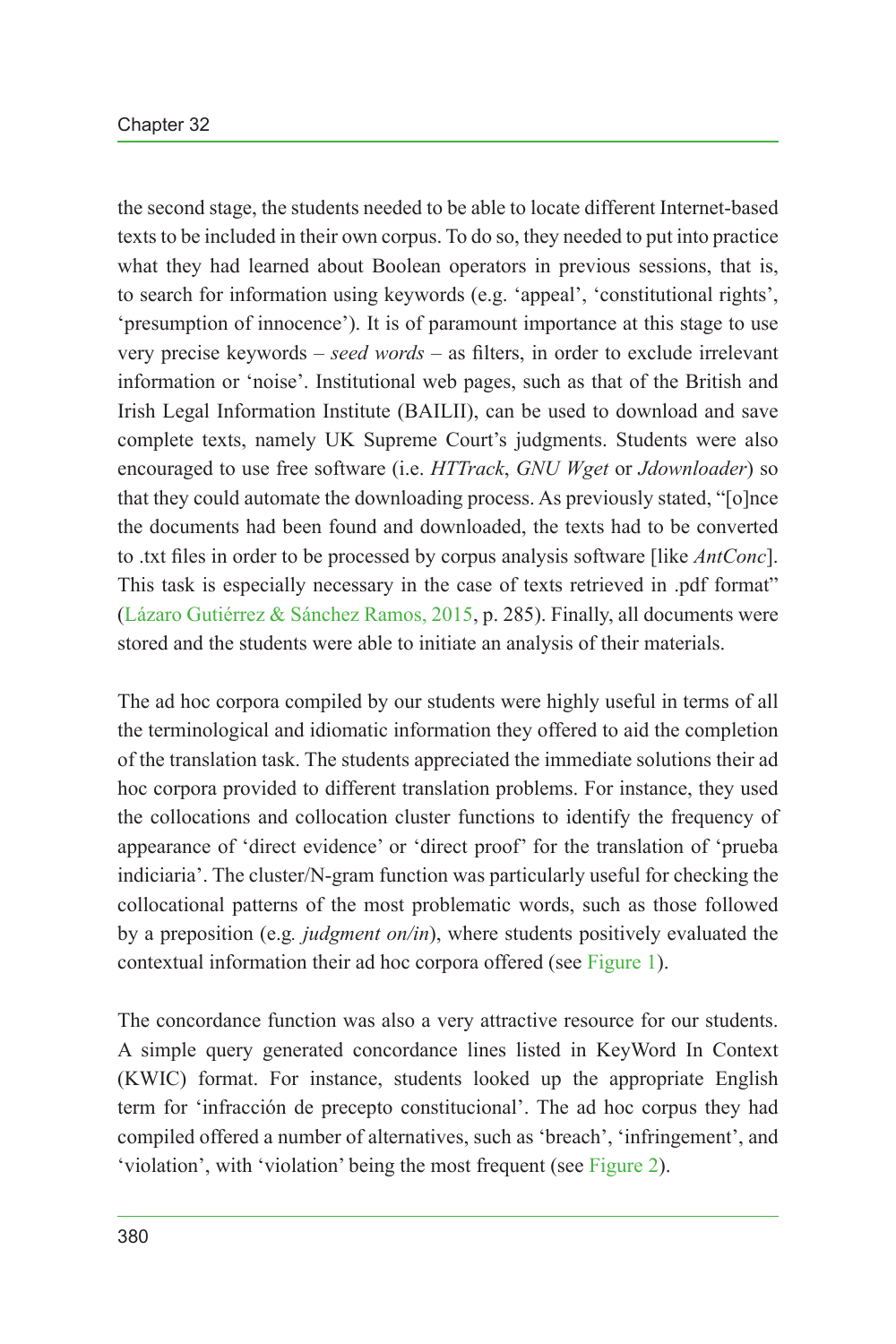Figure 1. Collocation cluster/N-gram function

<span id="page-6-0"></span>

| <b>B</b> ANCONC 3A1w (Windows) 2014                                                                                    |                                                                                                                                         |        |                                |                                               | <b>COLLEGE BROW</b> |  |  |  |  |  |
|------------------------------------------------------------------------------------------------------------------------|-----------------------------------------------------------------------------------------------------------------------------------------|--------|--------------------------------|-----------------------------------------------|---------------------|--|--|--|--|--|
| File Global Settings Tool Preferences Help                                                                             |                                                                                                                                         |        |                                |                                               |                     |  |  |  |  |  |
| <b>Corpus Files</b><br>UKSC_53.bd                                                                                      | Concordance Concordance Plot File View Chriters/N-Grams Collocates Word List Keyword List                                               |        |                                |                                               |                     |  |  |  |  |  |
| UKSC 55.bit                                                                                                            |                                                                                                                                         |        | Total No. of Cluster Types 117 | Total No. of Cluster Tokens 141               |                     |  |  |  |  |  |
| UKSC 56.bit                                                                                                            | Rank                                                                                                                                    | Freq   | Range                          | Chatter                                       |                     |  |  |  |  |  |
|                                                                                                                        | 1                                                                                                                                       | 10     | 10                             | judgment given on                             |                     |  |  |  |  |  |
|                                                                                                                        | 2                                                                                                                                       | ls.    | lз                             | judgment of the                               |                     |  |  |  |  |  |
|                                                                                                                        | lз                                                                                                                                      | l4     | 2                              | judgment of lord                              |                     |  |  |  |  |  |
|                                                                                                                        | l4                                                                                                                                      | l3     | l3                             | judgment r (on                                |                     |  |  |  |  |  |
| UKSC 57.bit<br>UKSC_59.bit<br>UKSC_2010_0013_Judg<br>UKSC 2011 0259 Judg<br>UKSC_2013.0032_Judg<br>UKSC 2013 0040 Judg | Is                                                                                                                                      | 13     | k                              | judgment or award                             |                     |  |  |  |  |  |
|                                                                                                                        | 6                                                                                                                                       | 12     | 12                             | judgment for the                              |                     |  |  |  |  |  |
|                                                                                                                        | Þ                                                                                                                                       | 12     | $\vert$ 2                      | judgment in the                               |                     |  |  |  |  |  |
|                                                                                                                        | 8                                                                                                                                       | lz     | ı                              | judgment on liability                         |                     |  |  |  |  |  |
|                                                                                                                        | l9                                                                                                                                      | 12     | $\overline{2}$                 | judgment, but it                              |                     |  |  |  |  |  |
|                                                                                                                        | 10                                                                                                                                      | k      | ls.                            | judgment rv                                   |                     |  |  |  |  |  |
|                                                                                                                        | 11                                                                                                                                      | ls.    | Ŀ                              | judgment 20, the reasoning                    |                     |  |  |  |  |  |
|                                                                                                                        | 12                                                                                                                                      | h      | l1.                            | judgment benedetti (appellant                 |                     |  |  |  |  |  |
|                                                                                                                        | 13                                                                                                                                      | ls.    | 11                             | judgment in the                               |                     |  |  |  |  |  |
|                                                                                                                        | 14                                                                                                                                      | I1     | 11                             | judgment south lanarkshire                    |                     |  |  |  |  |  |
|                                                                                                                        | 15                                                                                                                                      | I1     | l1                             | judgment teal assurance                       |                     |  |  |  |  |  |
|                                                                                                                        | 16                                                                                                                                      | ls.    | l1                             | judgment torfaen county                       |                     |  |  |  |  |  |
|                                                                                                                        | 17                                                                                                                                      | l1     | l1                             | judgment virgin atlantic                      |                     |  |  |  |  |  |
|                                                                                                                        | 18                                                                                                                                      | l1.    | l1                             | judgment by arden                             |                     |  |  |  |  |  |
|                                                                                                                        | 19                                                                                                                                      | Is.    | ı                              | judgment could be                             |                     |  |  |  |  |  |
|                                                                                                                        | 20                                                                                                                                      | l1     | I1                             | judgment debtor was                           |                     |  |  |  |  |  |
|                                                                                                                        | 21                                                                                                                                      | l1     | l1                             | judgment given after                          |                     |  |  |  |  |  |
|                                                                                                                        | 22                                                                                                                                      | ls.    | l1                             | judgment in deciding                          |                     |  |  |  |  |  |
|                                                                                                                        | 23                                                                                                                                      | l1     | 1                              | judgment the guidance                         |                     |  |  |  |  |  |
|                                                                                                                        | 24                                                                                                                                      |        |                                |                                               |                     |  |  |  |  |  |
|                                                                                                                        | 25                                                                                                                                      | h<br>Ŀ | 11<br>Ŀ                        | judgment amounted to                          |                     |  |  |  |  |  |
|                                                                                                                        |                                                                                                                                         |        |                                | judgment and contented                        |                     |  |  |  |  |  |
|                                                                                                                        | 26                                                                                                                                      | h      | I1                             | judgment and annex                            |                     |  |  |  |  |  |
|                                                                                                                        | 27                                                                                                                                      | k      | l1                             | judgment and para                             |                     |  |  |  |  |  |
|                                                                                                                        | 28                                                                                                                                      | lı.    | l1                             | judgment and refer                            |                     |  |  |  |  |  |
|                                                                                                                        | 29                                                                                                                                      | h      | 11                             | judgment and the                              |                     |  |  |  |  |  |
|                                                                                                                        | 30                                                                                                                                      |        |                                | judgment at paras                             |                     |  |  |  |  |  |
|                                                                                                                        | $\mathcal{C} \boxdot \mathcal{D} = \mathcal{C} \boxdot \mathcal{D} = \mathcal{C} \boxdot \mathcal{D} = \mathcal{C} \boxdot \mathcal{D}$ |        |                                |                                               |                     |  |  |  |  |  |
|                                                                                                                        | Search Term (7) Words (2) Case (2) Regex (2) N-Grams Custer Size                                                                        |        |                                |                                               |                     |  |  |  |  |  |
| $\epsilon$ in the second                                                                                               | judgment                                                                                                                                |        |                                | Min. 3   0: Max. 3   0:<br>Advanced           |                     |  |  |  |  |  |
| Total No.                                                                                                              | Start                                                                                                                                   |        | 5000                           | Sert<br>Min. Freq. Min. Range                 |                     |  |  |  |  |  |
| 10                                                                                                                     |                                                                                                                                         |        | Sort by <b>Dovert Order</b>    | $1 - 011 - 01$<br><b>Search Term Position</b> |                     |  |  |  |  |  |
| <b>Files Processed</b>                                                                                                 | Sort by Freq                                                                                                                            |        |                                | - W On Left Con Right                         |                     |  |  |  |  |  |
|                                                                                                                        |                                                                                                                                         |        |                                |                                               | Clone Results       |  |  |  |  |  |

Figure 2. Concordance function

<span id="page-6-1"></span>

| <b>Corpus Files</b>                                                    |                                                       |                                                               |  |                                             |                                        |                                                             |               |                      |  |  |  |  |  |
|------------------------------------------------------------------------|-------------------------------------------------------|---------------------------------------------------------------|--|---------------------------------------------|----------------------------------------|-------------------------------------------------------------|---------------|----------------------|--|--|--|--|--|
| ALLEN Fet                                                              | Concordance                                           | Concordance Plot                                              |  | File View Clusters/N-Grams                  |                                        | Collocates                                                  | Word List     | Keyword List         |  |  |  |  |  |
| CARLYLE (marii).txt<br><b>KEOCH INT</b>                                | <b>Concordance Hits</b><br>38                         |                                                               |  |                                             |                                        |                                                             |               |                      |  |  |  |  |  |
| LAMBERT.txt<br><b>PRICE Txt</b><br>SELDRAKE.txt<br>SPITANS (marih).txt | KWIC<br><b>Hit</b>                                    | File                                                          |  |                                             |                                        |                                                             |               |                      |  |  |  |  |  |
|                                                                        | ,                                                     | thererore peen no                                             |  | VIOLGTION OF APTICLE <b>b b</b> <i>c</i> 10 |                                        |                                                             |               | ALLEN, TXT           |  |  |  |  |  |
|                                                                        | 8                                                     | . In finding no violation of Article 6 § 2, the               |  |                                             |                                        |                                                             |               | ALLEN.txt            |  |  |  |  |  |
|                                                                        | 9                                                     | criminal quilt, a violation of Article 6 § 2 was              |  |                                             |                                        |                                                             |               | ALLEN.txt            |  |  |  |  |  |
|                                                                        | 10                                                    | instances where no violation of Article 6 § 2 has             |  |                                             |                                        |                                                             |               | ALLEN.txt            |  |  |  |  |  |
|                                                                        | 17                                                    | accordingly been no violation of Article 6 § 2 of             |  |                                             |                                        |                                                             |               | ALLEN.txt            |  |  |  |  |  |
|                                                                        | 11                                                    |                                                               |  | has been no violation of Article 6 6 2 of   |                                        |                                                             |               | ALLEN.txt            |  |  |  |  |  |
|                                                                        | 12<br>$\sim$                                          |                                                               |  | has been no violation of Article 6 § 2 of   |                                        |                                                             |               | ALLEN.txt            |  |  |  |  |  |
|                                                                        | 18                                                    |                                                               |  | there is a violation of Article 6 (2) of    |                                        |                                                             |               | LAMBERT.txt          |  |  |  |  |  |
|                                                                        | 19                                                    | 1971, is it a violation of article 6(2) of                    |  |                                             |                                        |                                                             |               | LAMBERT, txt         |  |  |  |  |  |
|                                                                        | 20                                                    |                                                               |  |                                             |                                        | amounted to a violation of the constitutional               |               | LAMBERT.txt          |  |  |  |  |  |
|                                                                        | 21                                                    |                                                               |  | event of a violation of the Convention      |                                        |                                                             |               | LAMBERT.txt          |  |  |  |  |  |
|                                                                        | $\sim$                                                |                                                               |  |                                             |                                        |                                                             |               | 166. H LAMBERT.txt   |  |  |  |  |  |
|                                                                        | 28                                                    | there was no violation of Article 6(2).                       |  |                                             |                                        |                                                             |               |                      |  |  |  |  |  |
|                                                                        | 21                                                    |                                                               |  | there is no violation of the presumption    |                                        |                                                             |               | LAMBERT.txt          |  |  |  |  |  |
|                                                                        | 22                                                    | complained of a violation of Article 6(2). The                |  |                                             |                                        |                                                             |               | LAMBERT.txt          |  |  |  |  |  |
|                                                                        | 23                                                    |                                                               |  | based on a violation of Article 6(2) by     |                                        |                                                             |               | LAMBERT.txt          |  |  |  |  |  |
|                                                                        |                                                       | ", and that a violation of Article 6(2) is                    |  |                                             |                                        |                                                             |               | LAMBERT.txt          |  |  |  |  |  |
|                                                                        | 22                                                    |                                                               |  |                                             |                                        | has been a violation of Article 6(2) depends,               |               | LAMBERT.txt          |  |  |  |  |  |
|                                                                        |                                                       |                                                               |  |                                             |                                        |                                                             | $3 - 4 - 4 -$ |                      |  |  |  |  |  |
|                                                                        | Search Term Words Case<br>Search Window Size<br>Regex |                                                               |  |                                             |                                        |                                                             |               |                      |  |  |  |  |  |
|                                                                        | violation                                             |                                                               |  |                                             |                                        |                                                             |               |                      |  |  |  |  |  |
|                                                                        |                                                       |                                                               |  | Advanced                                    | 55                                     | $\left[\begin{smallmatrix} 0 \\ 0 \end{smallmatrix}\right]$ |               |                      |  |  |  |  |  |
|                                                                        | <b>Start</b>                                          | Stop<br>Sort                                                  |  |                                             |                                        |                                                             |               |                      |  |  |  |  |  |
| Total No.                                                              | <b>Kwic Sort</b>                                      |                                                               |  |                                             |                                        |                                                             |               |                      |  |  |  |  |  |
|                                                                        | $\sqrt{\text{Level 1}}$ 1R                            | $\therefore$ $\vee$ Level 2 3R $\therefore$ $\vee$ Level 3 3R |  |                                             | $\left\lceil \frac{n}{n} \right\rceil$ |                                                             |               | <b>Clone Results</b> |  |  |  |  |  |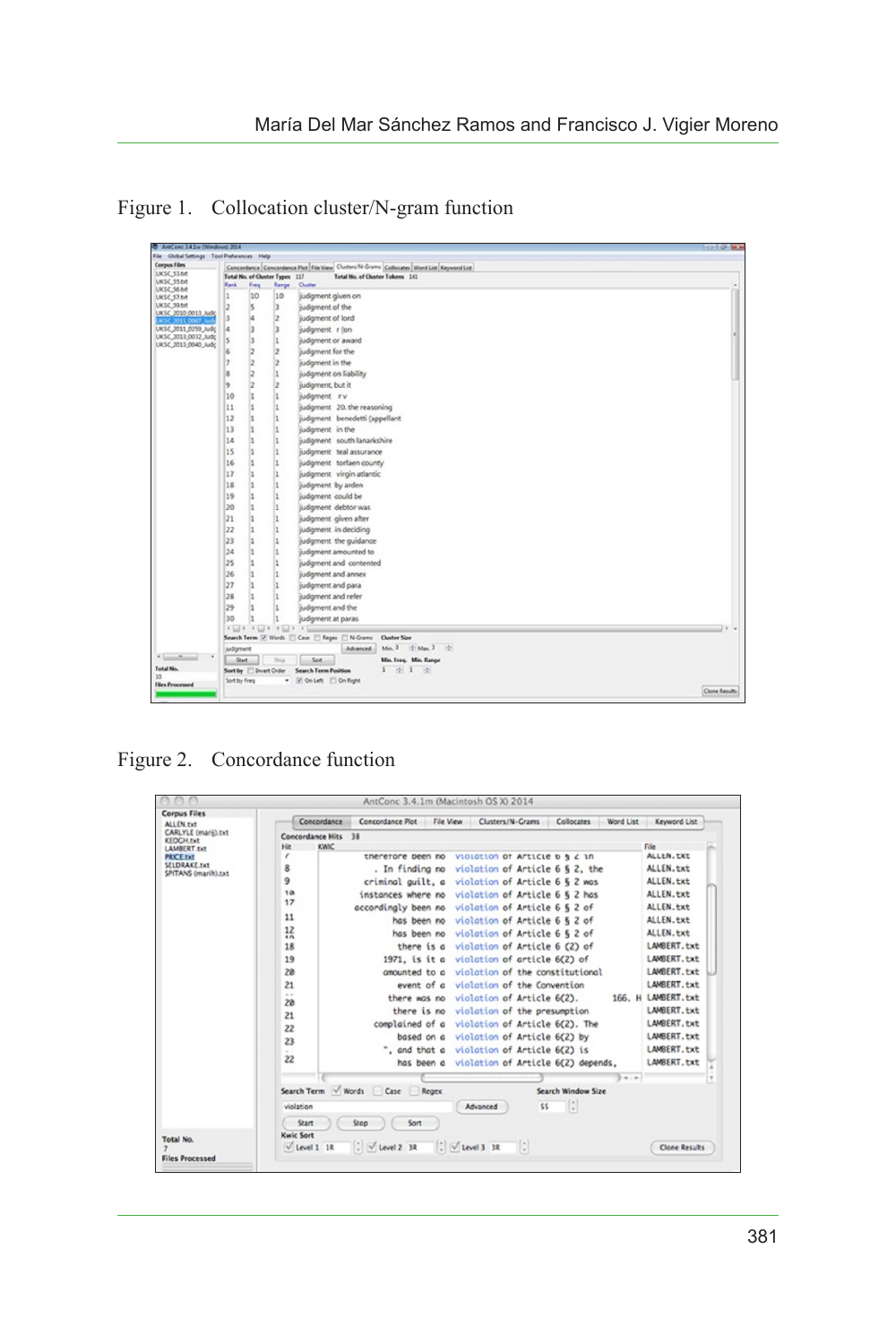In general terms, the students' feedback was largely positive. They appreciated the usefulness of the different functions that a software tool such as *AntConc* can provide (e.g. frequency lists, collocates, clusters/N-grams, or concordancers). Compiling and using corpora made the students feel more confident in their technical skills and translation solutions. Altogether, corpus use was evaluated by our students as a valuable tool for developing their instrumental competence.

#### **4. Conclusions**

We have shown how we developed and exploited monolingual virtual corpora as a resource in the PSIT training environment. A corpus can be a valuable aid for specialised translation students, who can consult the corpus to acquire both subject field knowledge and linguistic knowledge, including information about appropriate (and inappropriate) terminology, collocations, phraseology, style and register. However, training is essential when compiling and using corpora, as this requires a variety of competences, both linguistic and technological. As we have commented, well-planned training on corpora and compiling methodology can contribute to the development of these competences, essential in the world of professional translation.

### **References**

- <span id="page-7-0"></span>Aldea, P., Arróniz, P., Ortega, J. M., & Plaza, S. (2002). Situación actual de la práctica de la traducción y de la interpretación en la Administración de Justicia. In S. Cruces & A. Luna (Eds.), *La traducción en el ámbito institucional: autonómico, estatal y europeo* (pp. 85- 126). Vigo: Universidade de Vigo.
- <span id="page-7-2"></span>Bernardini, S., Stewart, D., & Zanettin, F. (2003). (Eds.). *Corpora in translator education: an introduction*. Manchester: St. Jerome.
- <span id="page-7-1"></span>Biel, Ł. (2010). Corpus-based studies of legal language for translation purposes: methodological and practical potential. In C. Heine & J. Engberg (Eds.), *Reconceptualizing LSP. Online proceedings of the XVII European LSP Symposium 2009* (pp. 1-15)*.*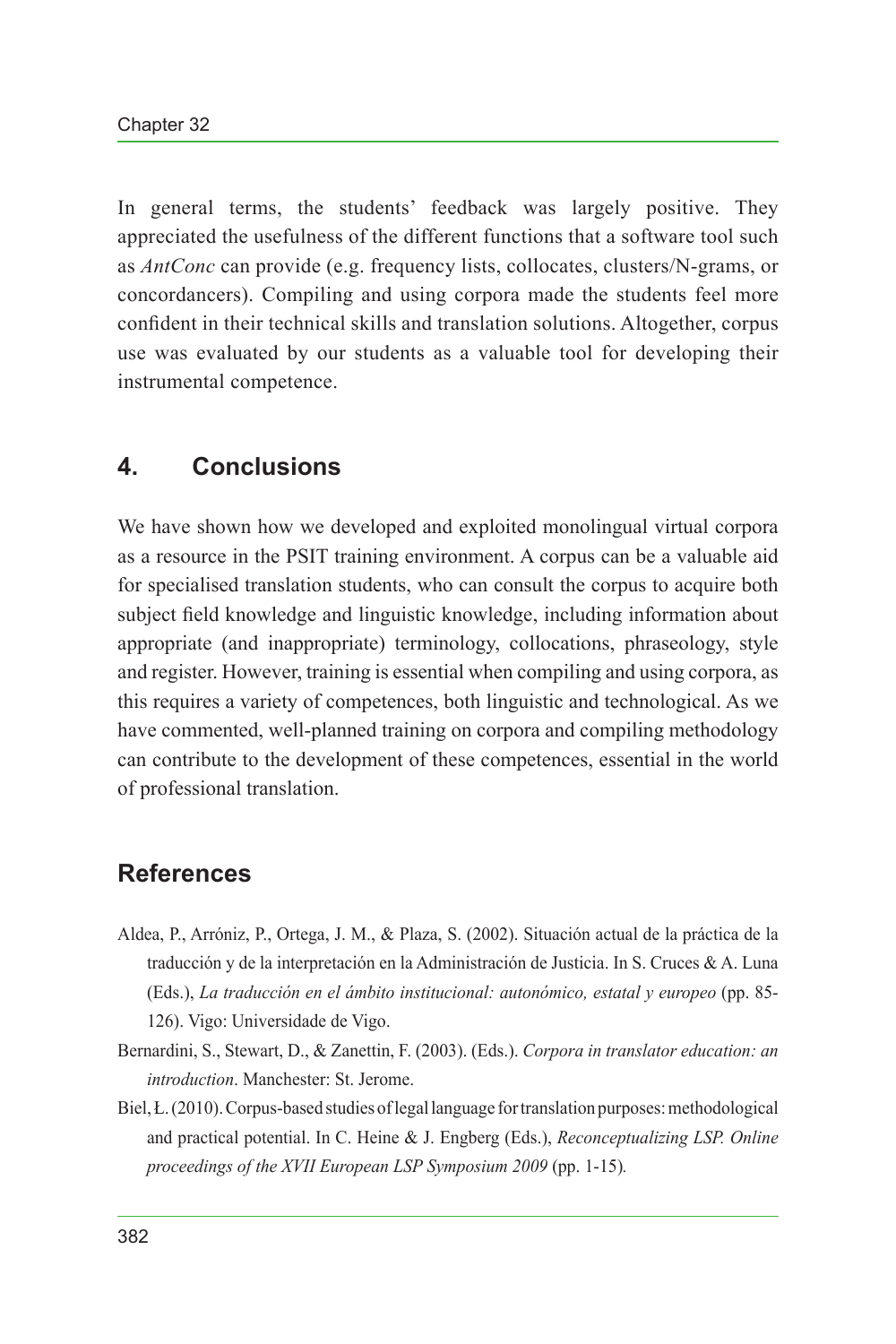- <span id="page-8-4"></span>Bowker, J., & Pearson, J. (2002). *Working with specialized language: a practical guide to using corpora*. London: Routledge. Retrieved from<http://dx.doi.org/10.4324/9780203469255>
- <span id="page-8-5"></span>Corpas, G., & Seghiri, M. (2009). Virtual corpora as documentation resources: translating travel insurance documents (English–Spanish). In A. Beeby, P. Rodríguez Inés, & P. Sánchez-Gijón (Eds.), *Corpus use and translating. Corpus use for learning to translate and learning corpus use to translate* (pp. 75-107). Amsterdam: John Benjamins. Retrieved from <http://dx.doi.org/10.1075/btl.82.07cor>
- <span id="page-8-8"></span>EMT Expert Group. (2009). *Competences for professional translators, experts in multilingual and multimedia communication*. European Master's in Translation Website of the DG Translation of the European Commission. Retrieved from [http://](http://ec.europa.eu/dgs/translation/programmes/emt/key_documents/emt_competences_translators_en.pdf) [ec.europa.eu/dgs/translation/programmes/emt/key\\_documents/emt\\_competences\\_](http://ec.europa.eu/dgs/translation/programmes/emt/key_documents/emt_competences_translators_en.pdf) [translators\\_en.pdf](http://ec.europa.eu/dgs/translation/programmes/emt/key_documents/emt_competences_translators_en.pdf)
- <span id="page-8-1"></span>Hurtado, A. (2007). Competence-based curriculum design for training translators. *The Interpreter and Translator Trainer, 1*(2), 163-195. Retrieved from [http://dx.doi.org/10.10](http://dx.doi.org/10.1080/1750399X.2007.10798757) [80/1750399X.2007.10798757](http://dx.doi.org/10.1080/1750399X.2007.10798757)
- <span id="page-8-9"></span>Lázaro Gutiérrez, R., & Sánchez Ramos, M. d. M. (2015). Corpus-based interpreting studies and public service interpreting and translation training programs: the case of interpreters working in gender violence contexts. In J. Romero-Trillo (Ed.), *Yearbook of Corpus Linguistics and Pragmatics 3* (pp. 275-292). Springer International Publishing Switzerland. Retrieved from [http://dx.doi.org/10.1007/978-3-319-17948-3\\_12](http://dx.doi.org/10.1007/978-3-319-17948-3_12)
- <span id="page-8-6"></span>Lee, D., & Swales, J. (2006). A corpus-based EAP course for NNS doctoral students: moving from available specialized corpora to self-compiled corpora. *English for Specific Purposes*, *25*(1), 56-75. Retrieved from<http://dx.doi.org/10.1016/j.esp.2005.02.010>
- <span id="page-8-2"></span>Martin, C. (2011). Specialization in translation – Myths and realities. *Translation Journal.*  Retrieved from <http://www.bokorlang.com/journal/56specialist.htm>
- <span id="page-8-3"></span>Monzó, E. (2008). Corpus-based activities in legal translator training. *The Interpreter and Translator Trainer, 2*(2), 221-252. Retrieved from [http://dx.doi.org/10.1080/175039](http://dx.doi.org/10.1080/1750399X.2008.10798775) [9X.2008.10798775](http://dx.doi.org/10.1080/1750399X.2008.10798775)
- <span id="page-8-7"></span>PACTE Group. (2003). Building a translation competence model. In F. Alves (Ed.), *Triangulating translation: perspectives in process oriented research* (pp. 43-66). Amsterdam: John Benjamins. Retrieved from <http://dx.doi.org/10.1075/btl.45>
- <span id="page-8-0"></span>Prieto, F. (2011). Developing legal translation competence: an integrative processoriented approach. *Comparative Legilinguistics – International Journal for Legal Communication, 5*, 7-21.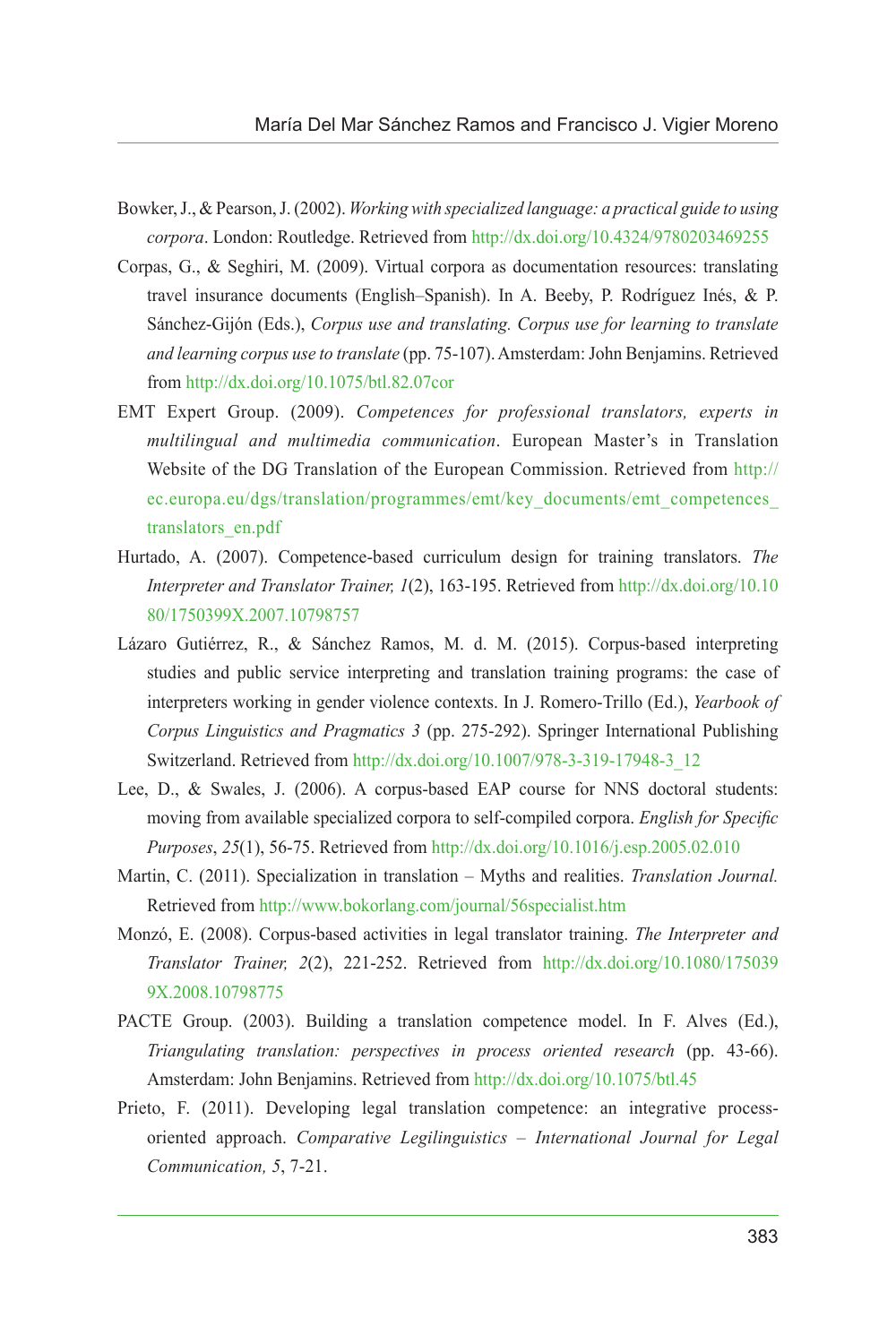- <span id="page-9-1"></span>Rodríguez, P. (2010). Electronic corpora and other information and communication technology tools. An integrated approach to translation teaching. *The Interpreter and Translator Trainer*, *4*(2), 251-282. Retrieved from [http://dx.doi.org/10.1080/13556509.2010.10798](http://dx.doi.org/10.1080/13556509.2010.10798806) [806](http://dx.doi.org/10.1080/13556509.2010.10798806)
- <span id="page-9-2"></span>Sánchez, P. (2009). Developing documentation skills to build do-it-yourself corpora in the specialized translation course. In A. Beeby, P. Rodríguez-Inés, & P. Sánchez-Gijón (Eds.), *Corpus use and translating. Corpus use for learning to translate and learning corpus use to translate* (pp. 109-127). Amsterdam: John Benjamins. Retrieved from [http://dx.doi.](http://dx.doi.org/10.1075/btl.82.08san) [org/10.1075/btl.82.08san](http://dx.doi.org/10.1075/btl.82.08san)
- <span id="page-9-0"></span>Valero-Garcés, C. (2006). *Formas de mediación intercultural: traducción e Interpretación en los Servicios Públicos.* Granada: Comares.